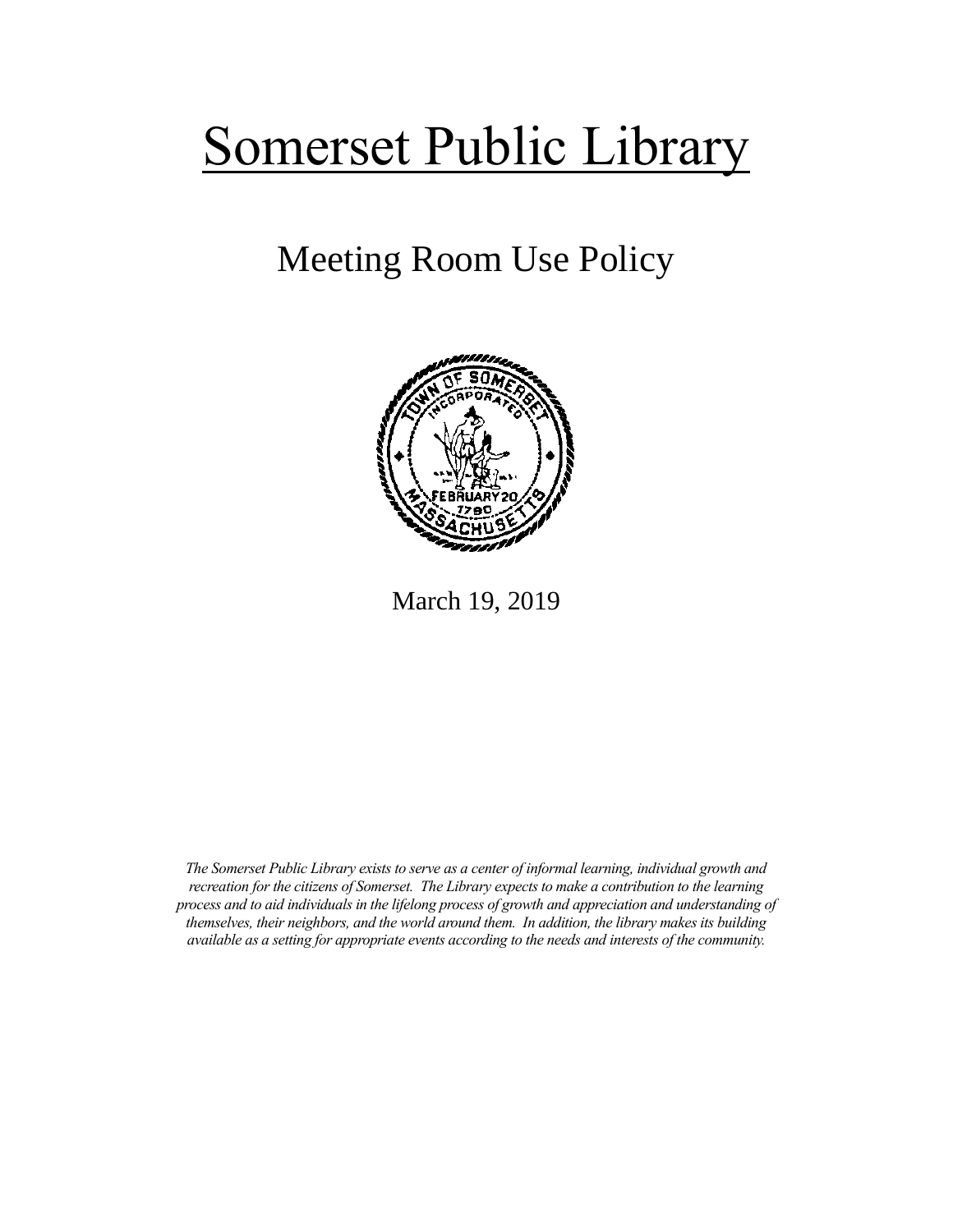# **Introduction**

The Somerset Public Library is fortunate to have five public meeting areas available. These are primarily for library-sponsored programs that enrich and extend library services to the community.

We are pleased to make these meeting spaces available to the public for civic, cultural, educational and community non-profit groups and individuals. Organizations providing services or information to the open public at no charge may use the meeting rooms subject to availability and approval by the Library Director. Use of these spaces may not interfere with the normal operation of the library.

Library meeting rooms may not be used for political campaigns, religious services, or fundraisers, except for those fundraisers sponsored by the Friends of the Somerset Public Library.

The rooms may not be reserved by individuals for private study, tutoring, interview or meeting sessions; however, if a room is available when you arrive at the library, it may be used following the rules of this policy. Exceptions may be made for test proctoring or specific interviews for college admission, military service or state or federal agencies. Approval is made by the Library Director.

After Library and Town needs, the Library gives preference to Somerset-based organizations and to organizations serving the residents of Somerset.

The Board of Library Trustees reserves the right to review and accept or reject any or all applications for meeting room use.

#### **Meeting Rooms Available for Use**

- Captain's Community Room (Large Meeting Room) Seats approximately 70 people in audience arrangement. Seats approximately 50 people at large tables.
- Shipyard Room (Small Meeting Room) Seats approximately 35 people in audience arrangement. Seats approximately 20 at small tables.
- Evans Conference Room Seats 8 people at a conference table.
- Local History Room Seats 8 people at a conference table.
- Mendes Technology Room Seats 8 people at a small tables.

#### **Equipment Use**

Groups may use library equipment with advance permission. Please ask the Library Director about available equipment for use at the library. Library staff will see that the equipment is in working order, however, it is up to the group to have someone responsible for the use of the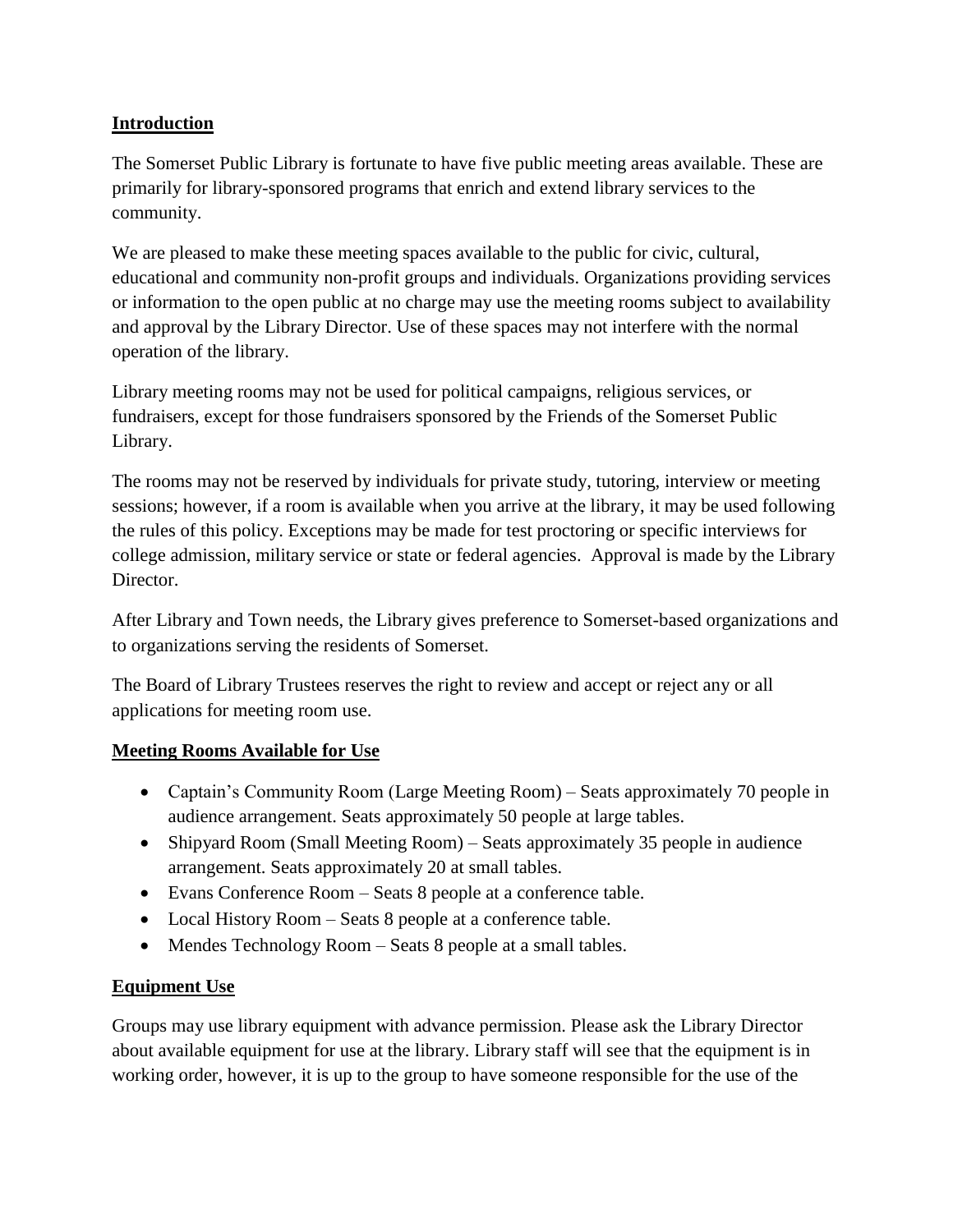equipment. The library is not responsible for issues that may cause the equipment to malfunction during events.

# **Scheduling and Reservations**

The meeting rooms are available during regular library hours. Rooms may be used when the library is closed by the Library and Town Departments by special arrangement with the Library Director.

Requests to reserve the meeting rooms are on a first-come, first-served basis. Each request is reviewed to determine meeting room availability, equipment needs and compliance with library policy.

All requests must be made through the Library Director or a staff person designated by the Director.

All groups make reservations with the understanding that if a serious need arises for those spaces, the library and/or town have precedence.

# **Group Responsibilities**

- Designating a responsible person who will make the reservation and be present while the group is utilizing the space. This person is the applicant on the Meeting Room Application.
- Submitting a written application to the Library Director in advance of the initial requested meeting date
- Completing a new application if the group's designee or contact information changes
- Notifying the library of any cancellations or changes in the group's schedule at least 24 hours prior to the scheduled meeting time
- Setting up chairs, tables and equipment as needed
- Reporting to a library staff member any apparent room or equipment damage prior to using the room in order to avoid being held responsible for the damage
- Reporting to a library staff member any spills or equipment damage that occurs during the use of the room
- Returning chairs, tables and equipment to their original arrangement as they were found
- Placing all trash in appropriate containers, wiping down tables and sink area if used, and removing all food items
- Exiting the room at the end of the designated, pre-approved meeting time
- Having adult supervision for any activities for minors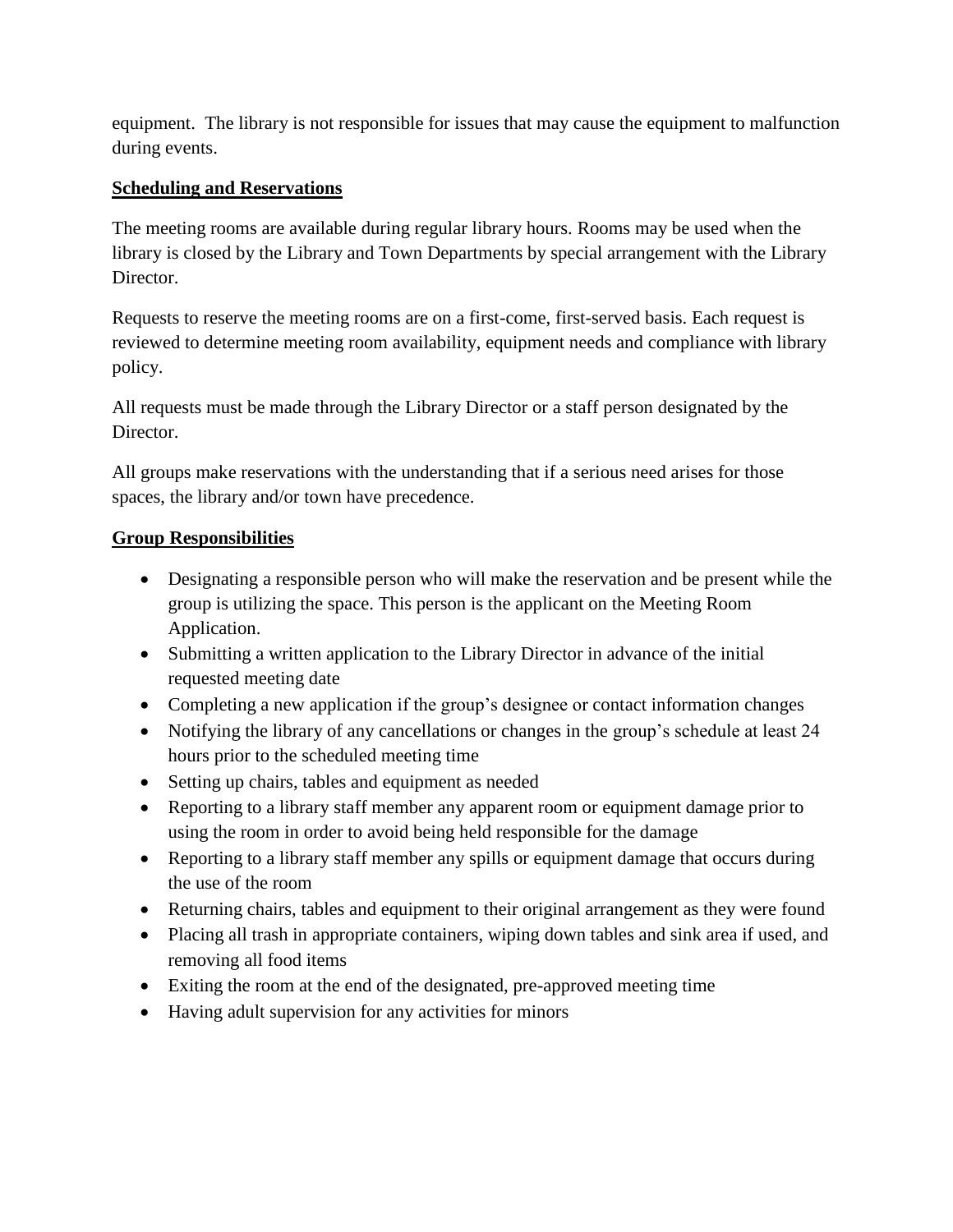# **Restrictions**

- Meeting rooms are not available for use when the library is closed due to inclement weather or other emergency conditions (whenever possible the Library Director will contact the group designee to alert him or her to any closings).
- No admission may be charged, contributions solicited, tickets sold, or profit-making functions held, except for fundraising events sponsored by the Friends of the Somerset Public Library.
- Groups may not store items in the Meeting Rooms without permission of the Library **Director**
- The library is a smoke-free, drug-free and alcohol-free facility

# **Guidelines**

- $\bullet$  Meeting rooms may be reserved up to three (3) months in advance of the meeting date(s), in order to allow flexibility in the arrangement of library programs.
- No more than four (4) reservations may be held at one time by any one group without prior approval of the Library Director.
- The library is not responsible for damage to, or loss of, equipment, supplies, displays or other items left behind or unattended either before, during or after an event
- The library is not responsible for taking phone calls and passing on messages for the groups or individuals using the meeting rooms
- Meetings and events being held in the library by outside groups does not constitute an endorsement by the Board of Library Trustees and/or the library staff of the group's policies, beliefs, practices or programs
- The Board of Library Trustees reserves the right to revoke the privilege of a group for any future use of the library meeting rooms when it has been determined that there has been a misrepresentation by the group of its stated purpose for a given meeting, or for non-compliance with the Meeting Room Policy.

All requests will be accepted or rejected by the Library Director guided by this Policy established by the Board of Library Trustees.

The Meeting Room Policy can be subject to review and amendment by the Board of Library Trustees at any time.